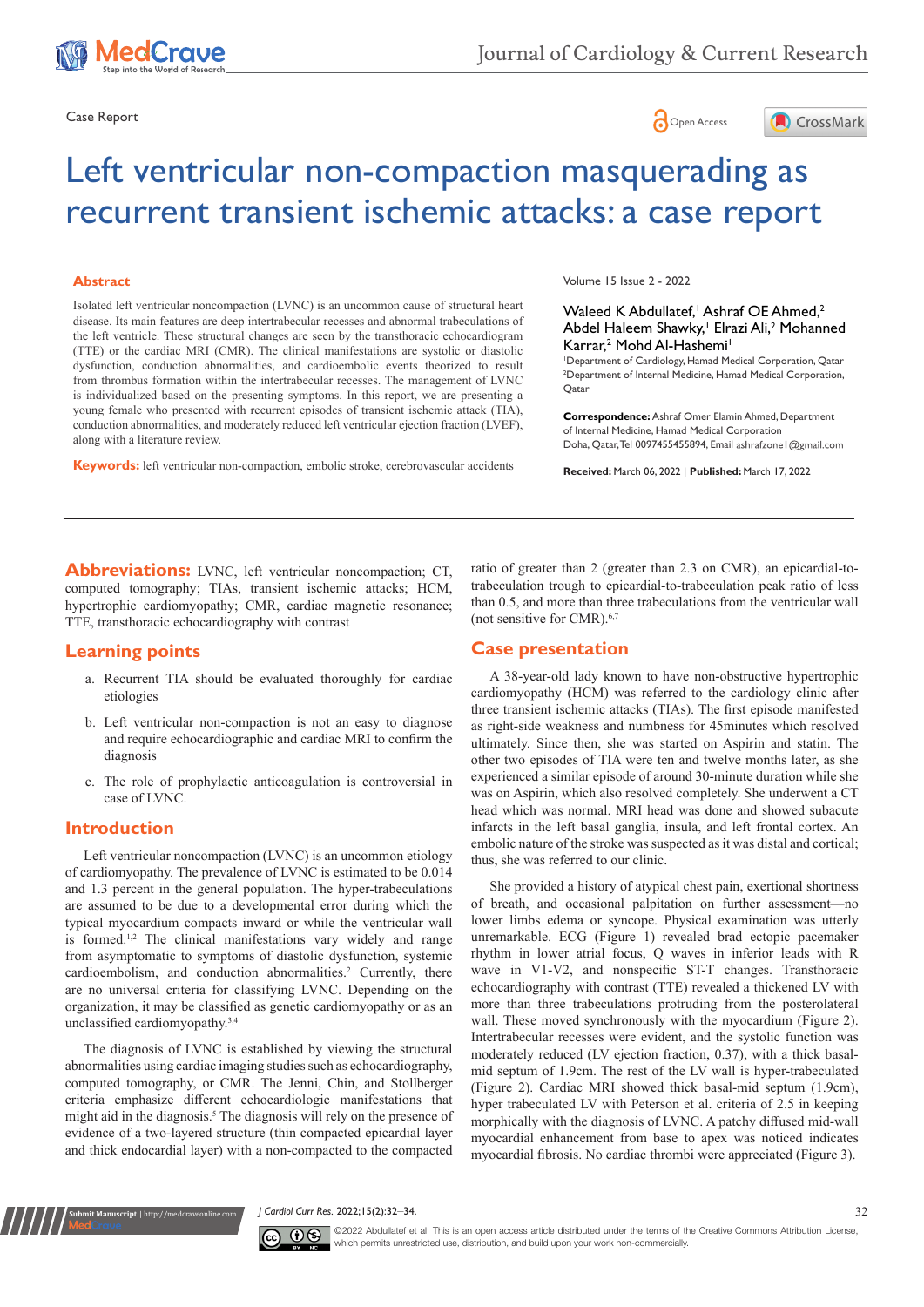

**Figure 1** Revealed brad ectopic pacemaker rhythm in lower atrial focus, Q waves in inferior leads with R wave in V1-V2, and nonspecific ST-T changes.



**Figure 2** TTE revealed a thickened LV with more than three trabeculations protruding from the posterolateral wall. These moved synchronously with the myocardium. Intertrabecular recesses were evident.



**Figure 3** Suboptimal CMR, however; it showed thick basal-mid septum (1.9 cm), hyper-trabeculated LV, and patchy diffuse enhancement from base to apex indicative of myocardial fibrosis.

24-hour Holter monitor records NSVT, high burden PVCs (17%), multiple PVCs morphology, and non-sustained run of atrial ectopy. Jenni's criteria diagnosed LVNC; the ratio of non-compacted NC to compacted C layer in systole is 2.1 (Yanni et al.) and MRI Peterson criteria.8,9

The electrophysiology team reviewed the patient, and dual champers intracardiac device ICD was inserted later on for primary prevention for HCM with more than 5% risk over five years using European Society of Cardiology risk score.10

She was started on Rivaroxaban 15mg and then switched to warfarin based on the literature and heart failure medications. The patient has been followed up for one year with on recurrence of the TIAs. The ICD interrogated on the follow-ups and showed 17 events recorded under VT/ NSVT zone; however, no shocks were delivered.

# **Discussion**

Cardiomyopathy has different etiologies, with LVNC being one of the uncommon causes. It is characterized by prominent trabeculations and intertrabecular recesses that communicate within the ventricular cavity.11,12 The condition affects the LV; however, it might also be biventricular. It is assumed to be caused by the arrested development of the myocardial compaction between weeks five and eight of the embryogenesis.<sup>13</sup> The most frequently affected myocardial segments are the apex, the distal, and the middle segments of the inferior and lateral walls. The affected segments have a 2-layered structure: a thin compacted pericardial layer and a thicker noncompacted endocardial layer with deep recesses— the basis of the LV noncompaction definition (Figure 2).<sup>14</sup>

The diagnosis of LVNC is challenging; in one series, the diagnosis of LVNC was initially missed in 89% of the cases: 42% of the cases were dilated cardiomyopathy, and 15% were hypertrophic cardiomyopathy.<sup>15</sup> Isolated LV noncompaction is diagnosed by cardiac imaging, the TTE, and cardiac magnetic resonance (CMR). However, contrast echocardiography, 3-dimensional echocardiography, transesophageal echocardiography, multidetector computed tomography, and LV angiography might reveal the deep intertrabecular recesses and help in the diagnosis.16–18 Prominent trabeculations of the left ventricle can be found in up to 68% of the general population, which is considered a normal variant.18 The anatomic distribution of the trabeculations can be a helpful criterion for the diagnosis in that group because the trabeculations course from the free wall to the ventricular septum in 85% of LVNC cases (Figure 3).18

Since LVNC was firstly described, it has been associated with cardioembolic complications, and the embolic phenomenon was proposed to be due to thrombus formation within the intertrabecular recesses.19–21 However, Other articles have reported that concomitant cardiovascular or coagulation disorders that increase the risk for systemic embolisms—such as patent foramen oval, atrial fibrillation, atrial flutter, LV systolic dysfunction, antiphospholipid syndrome, elevated factor VIII levels, sepsis, or essential thrombocythemia.22–24

The management question will focus on the presenting scenario, whether arrhythmia, heart failure, or systemic embolism. Arrhythmias are usually treated with β-blockers, calcium-channel blockers, or antiarrhythmic drugs. Additionally, ICD and CRT are also considered to prevent sudden cardiac death.25 There is no clear Conesus regarding the anticoagulative therapy, yet, it has been proposed to start anticoagulation once there is evidence of the cardioembolic phenomenon. Warfarin was the anticoagulation proposed in the literature; however, aspirin was used for the same purpose.<sup>25</sup>

As suggested in our patient's case, the development of a recurrent thromboembolic phenomenon and systolic dysfunction warrants prophylactic anticoagulation and heart failure management. The high burden of multifocal premature ventricular contractions raised a concern of increased risk for a sudden cardiac and fetal arrhythmia that warrants an intracardiac device for primary prevention.<sup>25</sup>

#### **Conclusion**

In summary, LVNC is an uncommon cause of cardiomyopathy. Although developmental and genetic factors have been proposed to be their underlying cause, the pathophysiology is unclear. It has variable clinical manifestations; thus, the management should be individualized based on the presenting symptoms, arrhythmias, heart failure, or cardioembolic phenomenon.